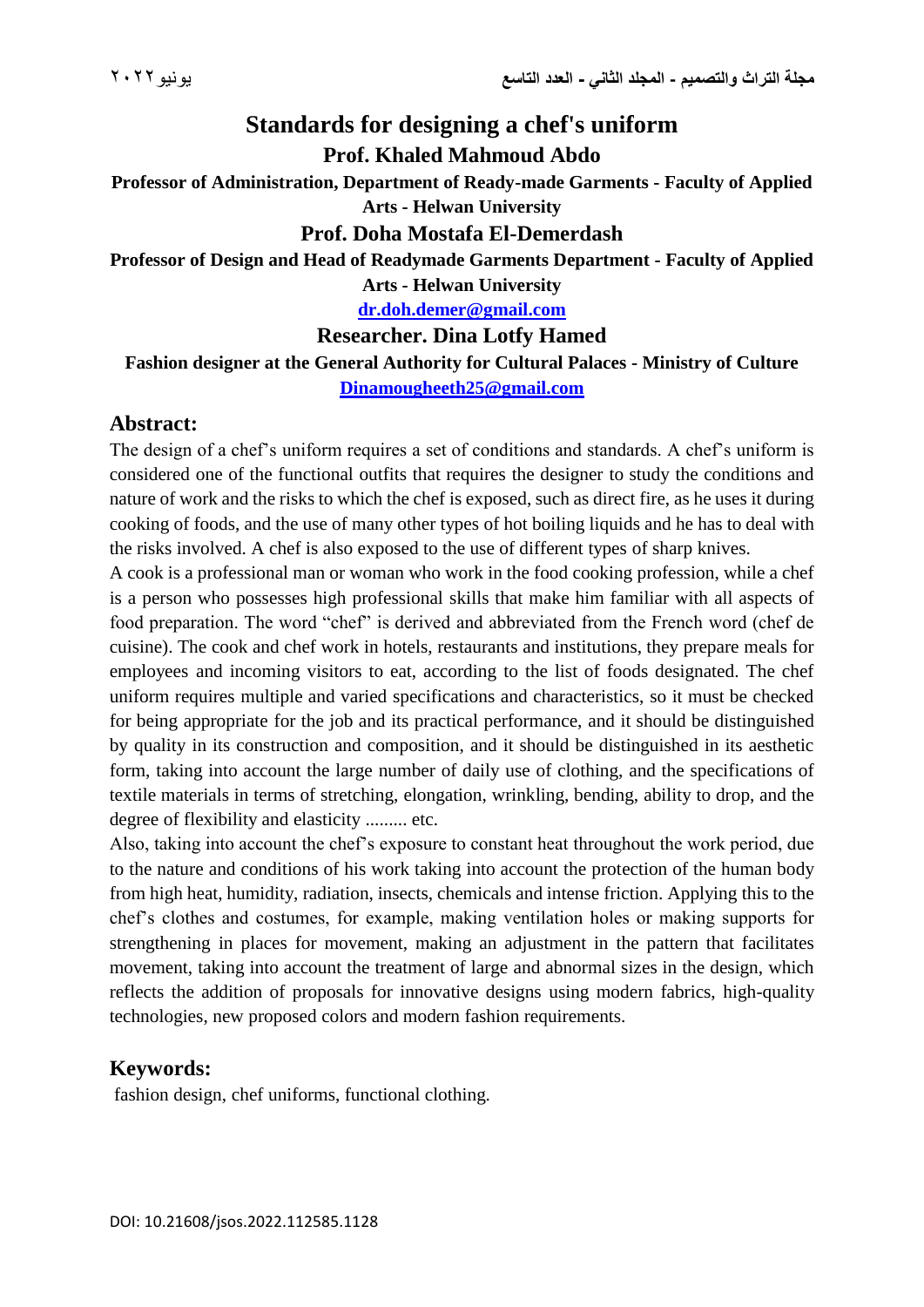# **Introduction:**

The uniform has a long and developed history with the change of different societies and cultures, where it has become important to wear these clothes and agree on them due to the presence of a large sector of society workers within the bodies and sectors whose work requires wearing those uniforms. (19)

The importance of uniforms in our time is due to the fact that wearing these clothes refers to the profession and job occupied by workers, especially with the growth of the phenomenon of division of labor and the diversity of jobs, professions and specializations in modern societies. In the field of the kitchen, it is necessary to distinguish the uniform among workers in all sectors of the kitchen from the horizontal aspect, which means the diversity of work and tasks among the workers, as well as from the vertical aspect, which means the gradation of professional and functional levels (8 p. 34-53).

#### **Previous studies:**

1- Hisham Ahmed El-Sayed Essam \* The foundations of the design and operation of the uniform in the light of the concepts of industrial security \* Master's thesis.

In which the basics of operating the uniform for workers in the garment industry in the cutting, operating and ironing departments were studied to obtain the most appropriate designs proposed through the concepts of industrial security. This study aims to activate the importance of the uniform and determine the most appropriate materials and designs.

2- Sherine Salah El-Din Ali Salem \* Study of the functional requirements for designing workers' clothes \* Master's thesis.

This study aims to determine the technical bases to be taken into account when designing clothes for cleaners, and to determine the specifications and requirements that must be met in the clothes to provide comfort, freedom and ease of movement for workers, and to provide protection and safety from the dangers of work with the work of a set of proposed designs.

3- Saad Al-Bahr Darwish \* The effect of standard specifications on the characteristics of products \* Published research.

This study dealt with standard specifications and their impact on the characteristics of readymade garments and on the quality of design, determining those specifications and methods of applying them to products and how to benefit from standard specifications in the ready-made garments industry.

# **Research problem**

1- What are the appropriate specifications for the uniform of chefs?

2- What are the technical specifications of the chef's uniform that suit his job performance?

3- What are the appropriate chemicals and processing methods with the nature of the material and the function?

# **Search objectives:**

1- Determining the functional requirements for chef uniforms.

2- Presenting proposed designs for chefs' uniforms that meet the functional requirements.

3- Conducting chemical tests on the raw materials used to determine the most appropriate material.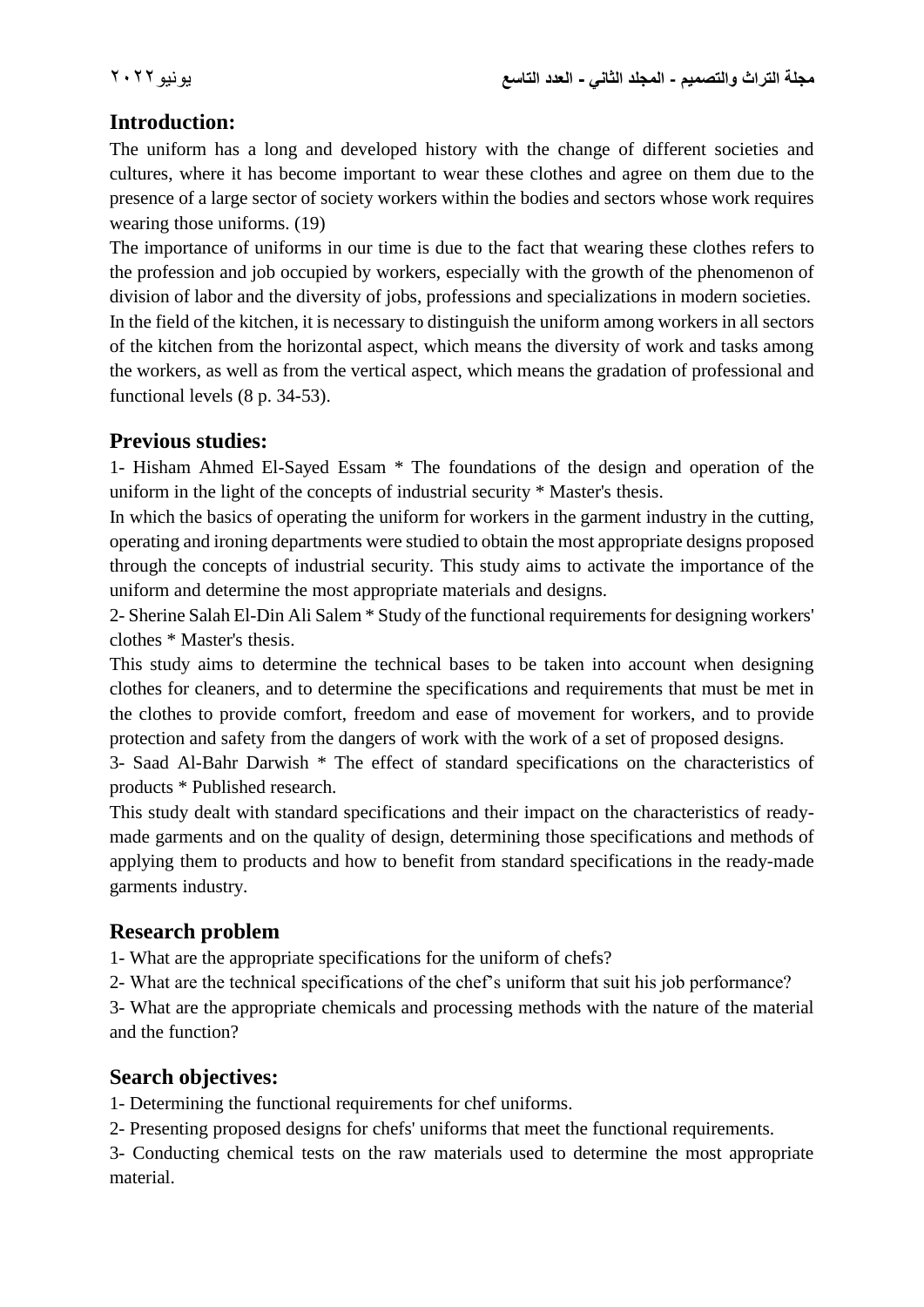# **Research importance:**

Giving the peculiarity of the chef's uniform, the importance of the research lies in:

- Develop functional designs for chef's clothing.
- Submitting proposals for the best materials and specifications for chef's clothing.
- Designing uniforms for chefs according to the required specifications and conditions.

#### **Research hypotheses:**

1- Determining the functional requirements and conditions of the uniform, which leads to the fluidity of the work paths and raising the production efficiency.

2- In the case of creating and implementing new designs for the chef's uniform, this will be reflected on the chefs and enhance the competitive value.

3- Defining and planning the technical conditions and specifications of the chef's uniform that leads to the success of the uniform

# **Search limits:**

Objective limits

The study is limited to studying the requirements and standards of the uniform for chefs and studying the technical specifications of the appropriate materials for the uniform.

Spatial boundaries:

The search is limited to the uniform of chefs in the Arab Republic of Egypt.

# **Research Methodology**

#### **Descriptive approach:**

It is concerned with analyzing the technical specifications that must be available in chefs' uniforms and determining the technical and technological requirements that must be met in the uniforms of chefs.

procedural steps

#### **The first axis: a theoretical study**

1- Studying the functional clothing uniform (uniform).

2- Study the functional structure of the kitchen and analyze the functions of each department.

3- Knowing the requirements and specifications that must be met in the uniform of chefs.

4- Studying the technological specifications of textile materials and modern implementation techniques in the field of uniform functional clothing.

The second axis: the practical experience

1- Study uniforms for chefs in uniform companies for chefs in the Arab Republic of Egypt and to know the defects, problems and special features that must be available in the uniform in order to know the defects and problems of uniforms.

2- A description of the samples of textile raw materials (colorimetric - dyeing measurement printing measurement - mechanical properties) on the proposed materials for clothing.